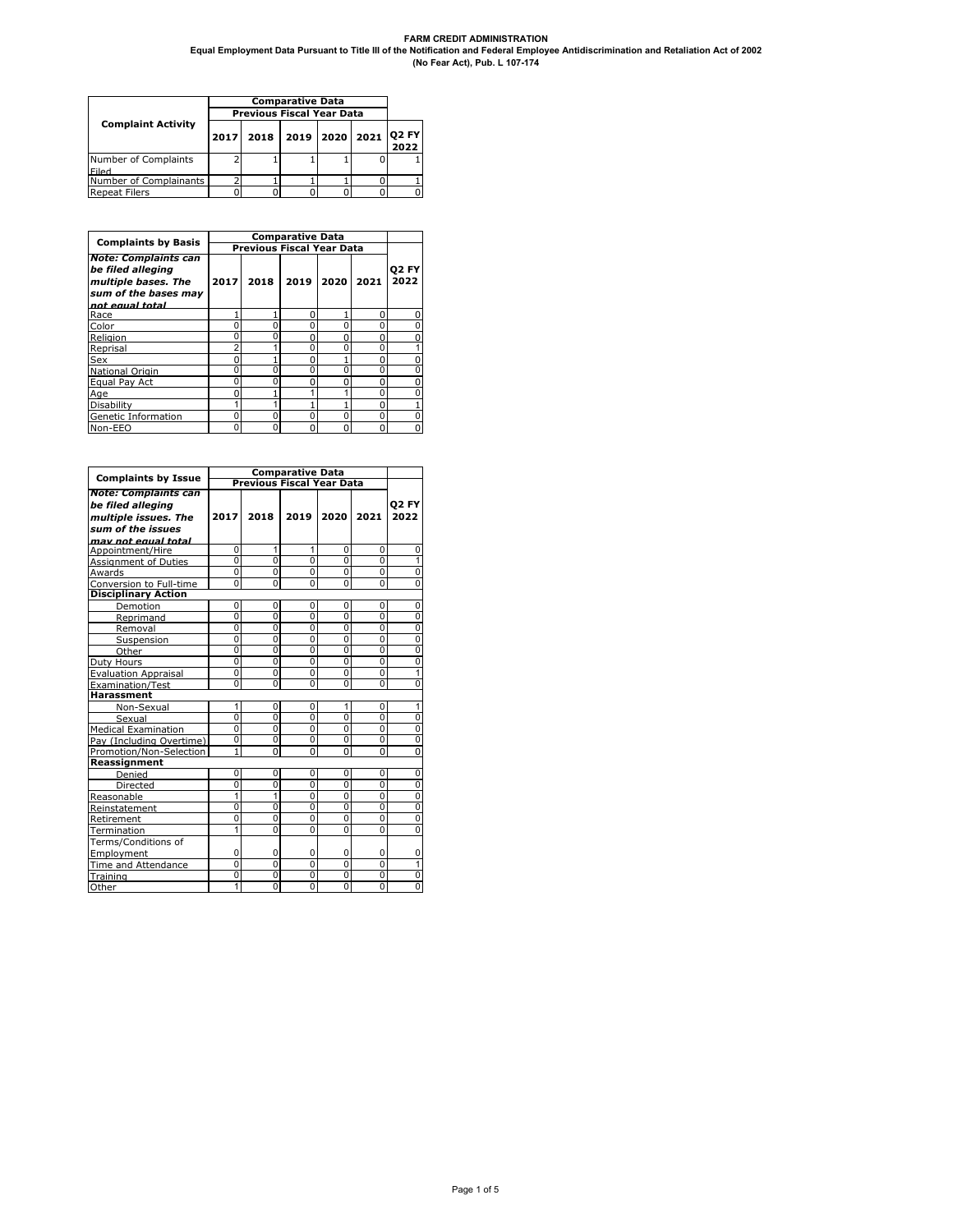|                          | <b>Comparative Data</b> |                                  |      |      |          |                      |  |  |  |
|--------------------------|-------------------------|----------------------------------|------|------|----------|----------------------|--|--|--|
|                          |                         | <b>Previous Fiscal Year Data</b> |      |      |          |                      |  |  |  |
| <b>Processing Time</b>   | 2017                    | 2018                             | 2019 | 2020 | 2021     | <b>Q2 FY</b><br>2022 |  |  |  |
| <b>Total Number of</b>   |                         |                                  |      |      |          |                      |  |  |  |
| Complaints pending       |                         |                                  |      |      |          |                      |  |  |  |
| during fiscal vear       |                         |                                  |      |      |          |                      |  |  |  |
| Average number of        |                         |                                  |      |      |          |                      |  |  |  |
| days in                  | 111.4                   | 138.8                            | 121  | 121  | $\Omega$ | 93                   |  |  |  |
| Average number of        |                         |                                  |      |      |          |                      |  |  |  |
| days in final action     | $\Omega$                | $\Omega$                         | 6    | 0    | $\Omega$ |                      |  |  |  |
| Complaint pending        |                         |                                  |      |      |          |                      |  |  |  |
| during fiscal year where |                         |                                  |      |      |          |                      |  |  |  |
| hearing was requested    |                         |                                  |      |      |          |                      |  |  |  |
| Average number of        |                         |                                  |      |      |          |                      |  |  |  |
| days in                  | 141                     | 144                              | 152  | 0    | $\Omega$ |                      |  |  |  |
| Average number of        |                         |                                  |      |      |          |                      |  |  |  |
| days in final action     | 0                       | 0                                | 6    | 0    | 0        |                      |  |  |  |
| Complaint pending        |                         |                                  |      |      |          |                      |  |  |  |
| during fiscal year where |                         |                                  |      |      |          |                      |  |  |  |
| hearing was not          |                         |                                  |      |      |          |                      |  |  |  |
| Average number of        |                         |                                  |      |      |          |                      |  |  |  |
| days in                  |                         |                                  |      |      |          |                      |  |  |  |
| investigation stage      | 0                       | 121                              | 0    | 0    | 0        |                      |  |  |  |
| Average number of        |                         |                                  |      |      |          |                      |  |  |  |
| days in final action     |                         |                                  | ŋ    | ŋ    | ŋ        |                      |  |  |  |

| <b>Complaints Dismissed</b> |      | <b>Comparative Data</b><br><b>Previous Fiscal Year Data</b> |      |      |      |                      |  |  |  |  |
|-----------------------------|------|-------------------------------------------------------------|------|------|------|----------------------|--|--|--|--|
| by Agency                   | 2017 | 2018                                                        | 2019 | 2020 | 2021 | <b>Q2 FY</b><br>2022 |  |  |  |  |
| <b>Total Complaints</b>     |      |                                                             |      |      |      |                      |  |  |  |  |
| Dismissed by Agency         | ŋ    |                                                             | 0    |      |      |                      |  |  |  |  |
| Average days pending        |      |                                                             |      |      |      |                      |  |  |  |  |
| prior to dismissal          |      |                                                             |      |      |      |                      |  |  |  |  |
| <b>Complaints</b>           |      |                                                             |      |      |      |                      |  |  |  |  |
| <b>Withdrawn by</b>         |      |                                                             |      |      |      |                      |  |  |  |  |
| <b>Total Complaints</b>     |      |                                                             |      |      |      |                      |  |  |  |  |
| Withdrawn by                |      |                                                             |      |      |      |                      |  |  |  |  |
| Complainants                |      |                                                             |      |      |      |                      |  |  |  |  |

|                                         | <b>Comparative Data</b> |                                  |      |               |      |               |      |               |      |               |   |               |
|-----------------------------------------|-------------------------|----------------------------------|------|---------------|------|---------------|------|---------------|------|---------------|---|---------------|
| <b>Total Final Actions</b>              |                         | <b>Previous Fiscal Year Data</b> |      |               |      |               |      |               |      |               |   | <b>Q2 FY</b>  |
| <b>Finding</b><br><b>Discrimination</b> | 2017                    |                                  | 2018 |               | 2019 |               | 2020 |               | 2021 |               |   | 2022          |
|                                         |                         | %                                | #    | $\frac{1}{2}$ | #    | $\frac{9}{6}$ | #    | $\frac{1}{2}$ | #    | $\frac{0}{0}$ | # | $\frac{0}{0}$ |
| <b>Total Number Findings</b>            |                         |                                  |      |               |      |               |      |               |      |               |   |               |
| <b>Without Hearing</b>                  |                         |                                  |      |               |      |               |      |               |      |               |   |               |
| With Hearing                            |                         |                                  |      |               |      |               |      |               |      |               |   |               |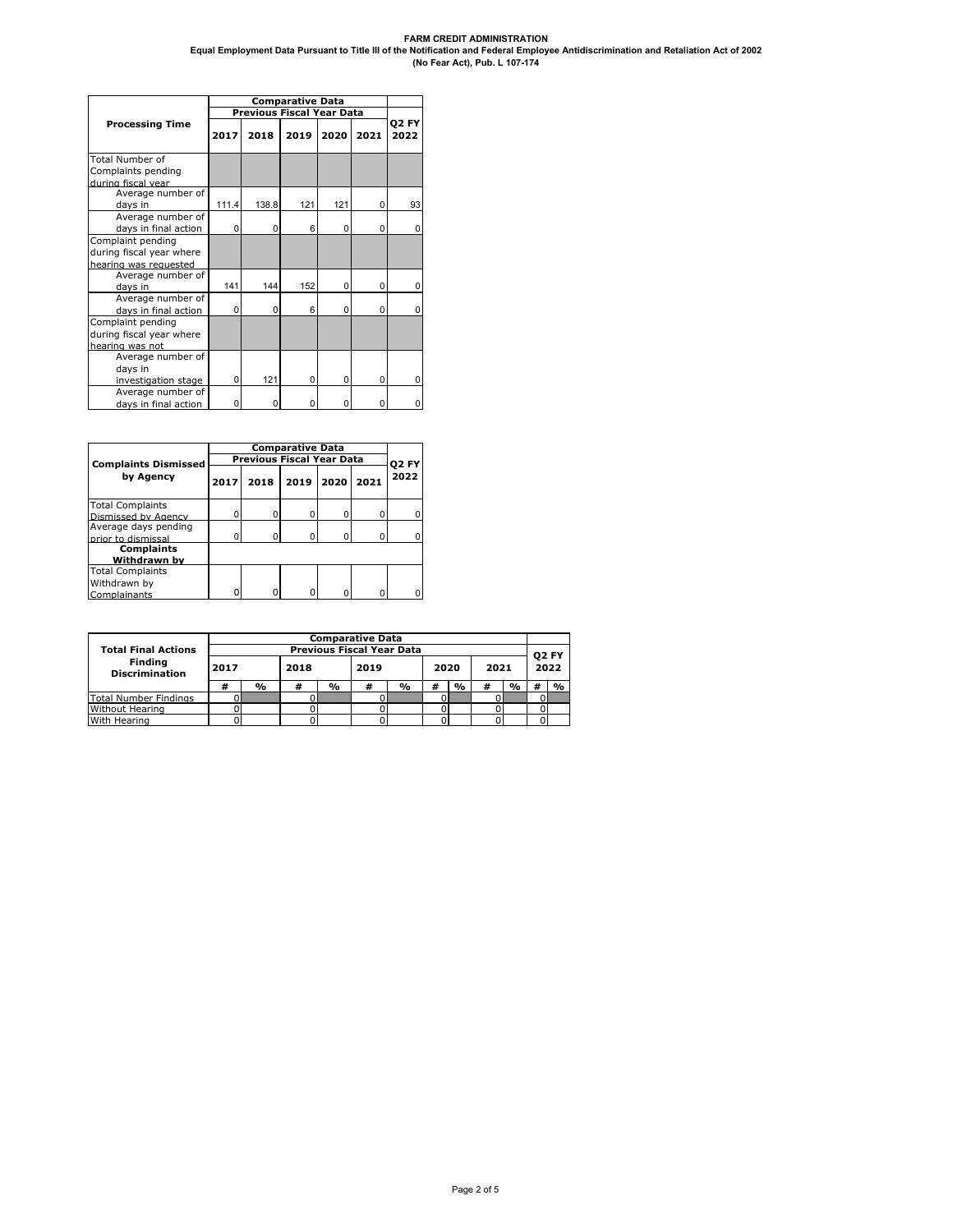| <b>Findings of</b>            | <b>Comparative Data</b> |                         |                |                         |                                  |                         |                      |                         |                |                         |                      |              |
|-------------------------------|-------------------------|-------------------------|----------------|-------------------------|----------------------------------|-------------------------|----------------------|-------------------------|----------------|-------------------------|----------------------|--------------|
| <b>Discrimination</b>         |                         |                         |                |                         | <b>Previous Fiscal Year Data</b> |                         |                      |                         |                |                         |                      |              |
| <b>Rendered by Basis</b>      |                         |                         |                |                         |                                  |                         |                      |                         |                |                         |                      |              |
| <b>Note: Complaints can</b>   |                         |                         |                |                         |                                  |                         |                      |                         |                |                         |                      |              |
| be filed alleging             |                         |                         |                |                         |                                  |                         |                      |                         |                |                         |                      | <b>Q2 FY</b> |
| multiple bases. The           |                         |                         |                |                         |                                  |                         |                      |                         |                |                         |                      | 2022         |
| sum of the bases may          |                         |                         |                |                         |                                  |                         |                      |                         |                |                         |                      |              |
| not equal total               | 2017                    |                         | 2018           |                         | 2019                             |                         | 2020                 |                         | 2021           |                         |                      |              |
| complaints and                | #                       | $\mathbf{O}/\mathbf{O}$ | #              | $\mathbf{O}/\mathbf{O}$ | #                                | $\mathbf{O}/\mathbf{O}$ | #                    | $\mathbf{O}/\mathbf{O}$ | #              | $\mathbf{O}/\mathbf{O}$ | #                    | %            |
| <b>Total Number</b>           | $\Omega$                |                         | $\Omega$       |                         | $\Omega$                         |                         | 0                    |                         | $\Omega$       |                         | $\Omega$             |              |
| Race                          | 0                       |                         | $\Omega$       |                         | $\Omega$                         |                         | $\Omega$             |                         | $\Omega$       |                         | $\Omega$             |              |
| Color                         | $\Omega$                |                         | $\Omega$       |                         | $\Omega$                         |                         | $\Omega$             |                         | $\Omega$       |                         | $\Omega$             |              |
| Religion                      | $\Omega$                |                         | $\Omega$       |                         | 0                                |                         | $\Omega$             |                         | 0              |                         | $\Omega$             |              |
| Reprisal                      | $\mathbf 0$             |                         | $\mathbf 0$    |                         | $\mathbf 0$                      |                         | $\mathbf 0$          |                         | $\mathbf 0$    |                         | $\mathbf 0$          |              |
| Sex                           | $\Omega$                |                         | $\Omega$       |                         | $\Omega$                         |                         | $\Omega$             |                         | $\Omega$       |                         | $\Omega$             |              |
| National Origin               | 0                       |                         | $\mathbf 0$    |                         | $\Omega$                         |                         | $\Omega$             |                         | $\Omega$       |                         | $\Omega$             |              |
| Equal Pay Act                 | 0                       |                         | 0              |                         | $\mathbf 0$                      |                         | 0                    |                         | 0              |                         | 0                    |              |
| Age                           | $\mathbf 0$             |                         | $\overline{0}$ |                         | $\overline{0}$                   |                         | $\mathbf 0$          |                         | $\overline{0}$ |                         | $\mathbf 0$          |              |
| Disability                    | $\Omega$                |                         | $\Omega$       |                         | $\Omega$                         |                         | $\Omega$             |                         | $\Omega$       |                         | $\Omega$             |              |
| Genetic                       |                         |                         |                |                         | $\Omega$                         |                         | $\Omega$             |                         | $\Omega$       |                         | $\Omega$             |              |
| Non-EEO                       | $\Omega$                |                         | 0              |                         | 0                                |                         | $\Omega$             |                         | $\Omega$       |                         | $\Omega$             |              |
|                               |                         |                         |                |                         |                                  |                         |                      |                         |                |                         |                      |              |
| <b>Findings After Hearing</b> | 0                       |                         | 0              |                         | 0                                |                         | 0                    |                         | $\Omega$       |                         | $\Omega$             |              |
| Race                          | $\Omega$                |                         | $\Omega$       |                         | $\Omega$                         |                         | $\Omega$             |                         | $\Omega$       |                         | $\Omega$             |              |
| Color                         | $\mathbf 0$             |                         | 0              |                         | $\Omega$                         |                         | $\Omega$             |                         | $\Omega$       |                         | $\Omega$             |              |
| Religion                      | 0                       |                         | 0              |                         | 0                                |                         | 0                    |                         | $\Omega$       |                         | $\Omega$             |              |
| Reprisal                      | $\Omega$                |                         | 0              |                         | $\Omega$                         |                         | $\Omega$             |                         | $\Omega$       |                         | $\Omega$             |              |
| Sex                           | 0                       |                         | 0              |                         | $\overline{0}$                   |                         | 0                    |                         | $\overline{0}$ |                         | $\Omega$             |              |
| National Origin               | 0                       |                         | $\overline{0}$ |                         | 0                                |                         | $\mathbf 0$          |                         | $\overline{0}$ |                         | 0                    |              |
| Equal Pay Act                 | $\Omega$                |                         | $\Omega$       |                         | $\Omega$                         |                         | $\Omega$             |                         | $\Omega$       |                         | $\Omega$             |              |
| Age                           | $\Omega$                |                         | $\Omega$       |                         | 0                                |                         | $\Omega$             |                         | $\Omega$       |                         | $\Omega$             |              |
| Disability                    | $\Omega$                |                         | 0              |                         | 0                                |                         | $\Omega$             |                         | 0              |                         | $\Omega$             |              |
| Genetic                       |                         |                         |                |                         | $\Omega$                         |                         | 0                    |                         | $\Omega$       |                         | $\Omega$             |              |
| Non-EEO                       | $\Omega$                |                         | $\Omega$       |                         | $\overline{0}$                   |                         | 0                    |                         | $\Omega$       |                         | $\Omega$             |              |
|                               |                         |                         |                |                         |                                  |                         |                      |                         |                |                         |                      |              |
| <b>Findings Without</b>       | 0                       |                         | 0              |                         | 0                                |                         | 0                    |                         | 0              |                         | 0                    |              |
| Hearing                       |                         |                         |                |                         |                                  |                         |                      |                         |                |                         |                      |              |
| Race                          | $\Omega$                |                         | 0              |                         | $\Omega$                         |                         | $\Omega$             |                         | $\Omega$       |                         | $\Omega$             |              |
| Color                         | 0                       |                         | 0              |                         | 0                                |                         | 0                    |                         | 0              |                         | 0                    |              |
| Religion                      | $\mathbf 0$             |                         | $\overline{0}$ |                         | $\overline{0}$                   |                         | $\Omega$             |                         | $\Omega$       |                         | $\mathbf 0$          |              |
| Reprisal                      | $\Omega$                |                         | $\Omega$       |                         | $\overline{0}$                   |                         | $\Omega$             |                         | $\Omega$       |                         | $\Omega$             |              |
| Sex                           | $\Omega$<br>0           |                         | $\Omega$<br>0  |                         | $\Omega$<br>0                    |                         | $\Omega$<br>$\Omega$ |                         | $\Omega$<br>0  |                         | $\Omega$<br>$\Omega$ |              |
| National Origin               | $\overline{0}$          |                         | $\overline{0}$ |                         | $\overline{0}$                   |                         | $\overline{0}$       |                         | $\overline{0}$ |                         | $\overline{0}$       |              |
| Equal Pay Act                 | $\overline{0}$          |                         | 0              |                         | $\overline{0}$                   |                         | $\overline{0}$       |                         | $\overline{0}$ |                         | $\overline{0}$       |              |
| Aae                           | 0                       |                         | $\overline{0}$ |                         | $\overline{0}$                   |                         | $\overline{0}$       |                         | 0              |                         | $\overline{0}$       |              |
| Disability                    |                         |                         |                |                         | $\overline{0}$                   |                         | $\overline{0}$       |                         | $\overline{0}$ |                         | $\overline{0}$       |              |
| Genetic                       | $\Omega$                |                         | 0              |                         | $\overline{0}$                   |                         | $\overline{0}$       |                         | $\overline{0}$ |                         | $\overline{0}$       |              |
| Non-EEO                       |                         |                         |                |                         |                                  |                         |                      |                         |                |                         |                      |              |

| <b>Findings of</b>            | <b>Comparative Data</b><br><b>Previous Fiscal Year Data</b> |               |                |               |                |               |                |               |             |               | <b>Q2 FY</b>   |      |
|-------------------------------|-------------------------------------------------------------|---------------|----------------|---------------|----------------|---------------|----------------|---------------|-------------|---------------|----------------|------|
| <b>Discrimination</b>         |                                                             |               |                |               |                |               |                |               |             |               | 2022           |      |
| <b>Rendered by Issue</b>      | 2017                                                        |               | 2018           |               | 2019           |               | 2020           |               | 2021        |               |                |      |
|                               | #                                                           | $\frac{0}{0}$ | #              | $\frac{0}{0}$ | #              | $\frac{0}{0}$ | #              | $\frac{0}{0}$ | #           | $\frac{9}{6}$ | #              | $\%$ |
| <b>Total Number</b>           | $\Omega$                                                    |               | $\Omega$       |               | $\Omega$       |               | $\Omega$       |               | $\Omega$    |               | $\Omega$       |      |
| Appointment/Hire              | 0                                                           |               | $\Omega$       |               | $\Omega$       |               | $\Omega$       |               | $\Omega$    |               | $\Omega$       |      |
| Assignment of Duties          | 0                                                           |               | $\Omega$       |               | $\Omega$       |               | $\Omega$       |               | $\Omega$    |               | $\Omega$       |      |
| Awards                        | $\Omega$                                                    |               | $\Omega$       |               | $\Omega$       |               | $\Omega$       |               | $\Omega$    |               | $\Omega$       |      |
| Conversion to Full-time       | $\Omega$                                                    |               | $\Omega$       |               | 0              |               | $\Omega$       |               | 0           |               | $\Omega$       |      |
| Disciplinary Action           | $\Omega$                                                    |               | $\mathbf 0$    |               | 0              |               | $\Omega$       |               | 0           |               | $\mathbf 0$    |      |
| Demotion                      | 0                                                           |               | $\Omega$       |               | $\Omega$       |               | $\Omega$       |               | $\Omega$    |               | $\Omega$       |      |
| Reprimand                     | 0                                                           |               | $\Omega$       |               | $\Omega$       |               | $\Omega$       |               | $\Omega$    |               | $\Omega$       |      |
| Suspension                    | O                                                           |               | $\Omega$       |               | $\Omega$       |               | $\Omega$       |               | $\mathbf 0$ |               | $\Omega$       |      |
| Removal                       | $\Omega$                                                    |               | $\Omega$       |               | 0              |               | $\Omega$       |               | $\Omega$    |               | $\Omega$       |      |
| Other                         | 0                                                           |               | 0              |               | $\Omega$       |               | $\Omega$       |               | 0           |               | $\Omega$       |      |
| Duty Hours                    | 0                                                           |               | $\Omega$       |               | 0              |               | $\Omega$       |               | 0           |               | 0              |      |
| <b>Evaluation Appraisal</b>   | $\Omega$                                                    |               | 0              |               | 0              |               | $\Omega$       |               | $\Omega$    |               | $\Omega$       |      |
| Examination/Test              | $\Omega$                                                    |               | $\Omega$       |               | 0              |               | $\overline{0}$ |               | $\Omega$    |               | $\overline{0}$ |      |
| Harassment                    | 0                                                           |               | $\Omega$       |               | 0              |               | $\Omega$       |               | $\Omega$    |               | $\Omega$       |      |
| Non-Sexual                    | $\mathbf 0$                                                 |               | $\mathbf 0$    |               | $\mathbf 0$    |               | $\Omega$       |               | 0           |               | $\mathbf 0$    |      |
| Sexual                        | $\Omega$                                                    |               | $\Omega$       |               | $\Omega$       |               | $\Omega$       |               | $\Omega$    |               | 0              |      |
| <b>Medical Examination</b>    | 0                                                           |               | $\Omega$       |               | 0              |               | $\Omega$       |               | 0           |               | 0              |      |
| Pay (Including Overtime)      | $\Omega$                                                    |               | $\Omega$       |               | $\Omega$       |               | $\Omega$       |               | $\Omega$    |               | $\Omega$       |      |
| Promotion/Non-Selection       | $\Omega$                                                    |               | $\Omega$       |               | $\Omega$       |               | $\Omega$       |               | $\Omega$    |               | $\Omega$       |      |
| Reassignment                  | 0                                                           |               | 0              |               | 0              |               | 0              |               | 0           |               | $\mathbf 0$    |      |
| Denied                        | 0                                                           |               | $\Omega$       |               | 0              |               | $\Omega$       |               | $\Omega$    |               | $\Omega$       |      |
| Directed                      | 0                                                           |               | $\overline{0}$ |               | 0              |               | $\overline{0}$ |               | 0           |               | $\mathbf 0$    |      |
| Reasonable                    | 0                                                           |               | $\Omega$       |               | $\Omega$       |               | $\Omega$       |               | 0           |               | 0              |      |
| Reinstatement                 | 0                                                           |               | 0              |               | 0              |               | 0              |               | 0           |               | $\mathbf 0$    |      |
| Retirement                    | $\Omega$                                                    |               | $\Omega$       |               | $\Omega$       |               | $\Omega$       |               | $\Omega$    |               | $\Omega$       |      |
| Termination                   | 0                                                           |               | $\mathbf 0$    |               | 0              |               | $\Omega$       |               | 0           |               | $\Omega$       |      |
| Terms/Conditions of           | $\Omega$                                                    |               | $\Omega$       |               | $\Omega$       |               | $\Omega$       |               | $\Omega$    |               | $\Omega$       |      |
| Time and Attendance           | 0                                                           |               | $\Omega$       |               | $\Omega$       |               | $\Omega$       |               | $\Omega$    |               | 0              |      |
| Training                      | 0                                                           |               | $\mathbf 0$    |               | 0              |               | 0              |               | 0           |               | $\mathbf 0$    |      |
| Other                         | O                                                           |               | $\Omega$       |               | O              |               | O              |               | $\Omega$    |               | $\Omega$       |      |
|                               |                                                             |               |                |               |                |               |                |               |             |               |                |      |
| <b>Findings After Hearing</b> | 0                                                           |               | 0              |               | 0              |               | 0              |               | 0           |               | 0              |      |
| Appointment/Hire              | 0                                                           |               | $\overline{0}$ |               | $\overline{0}$ |               | $\overline{0}$ |               | 0           |               | $\overline{0}$ |      |
| <b>Assignment of Duties</b>   | 0                                                           |               | 0              |               | 0              |               | $\overline{0}$ |               | 0           |               | 0              |      |
| Awards                        | 0                                                           |               | 0              |               | $\overline{0}$ |               | $\overline{0}$ |               | 0           |               | 0              |      |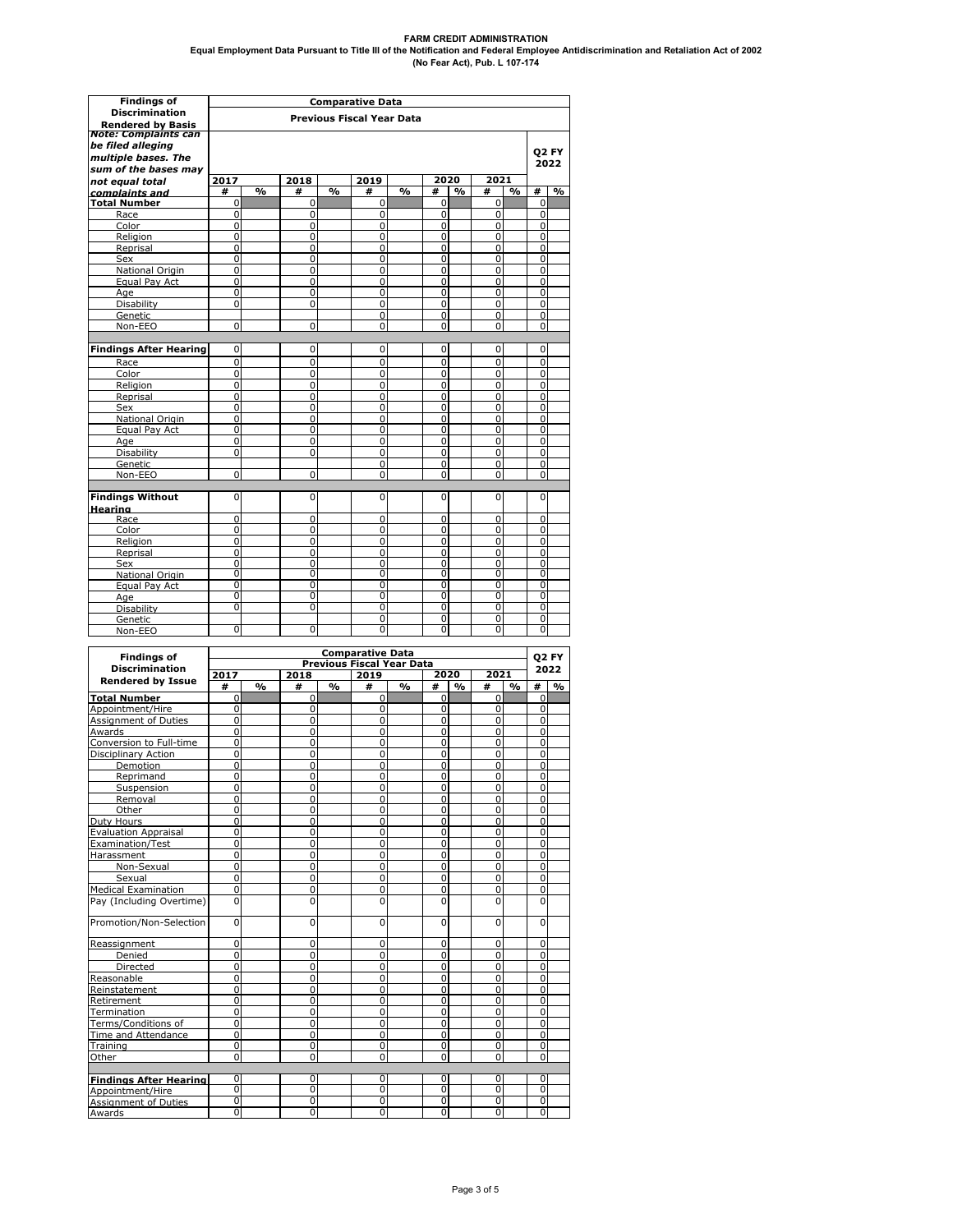### **FARM CREDIT ADMINISTRATION Equal Employment Data Pursuant to Title III of the Notification and Federal Employee Antidiscrimination and Retaliation Act of 2002**

|  | (No Fear Act), Pub. L 107-174 |  |  |
|--|-------------------------------|--|--|
|--|-------------------------------|--|--|

| Conversion to Full-time                             | 0              | 0              | 0              | 0              | 0              | 0              |  |
|-----------------------------------------------------|----------------|----------------|----------------|----------------|----------------|----------------|--|
| Disciplinary Action                                 | 0              | $\overline{0}$ | $\overline{0}$ | 0              | $\overline{0}$ | $\overline{0}$ |  |
| Demotion                                            | 0              | 0              | $\Omega$       | 0              | $\overline{0}$ | $\overline{0}$ |  |
| Reprimand                                           | $\overline{0}$ | $\overline{0}$ | $\overline{0}$ | $\overline{0}$ | 0              | 0              |  |
| Suspension                                          | $\overline{0}$ | 0              | 0              | $\overline{0}$ | $\overline{0}$ | $\overline{0}$ |  |
| Removal                                             | 0              | 0              | 0              | 0              | $\Omega$       | 0              |  |
| Other                                               | 0              | 0              | 0              | 0              | 0              | 0              |  |
|                                                     | $\overline{0}$ | $\overline{0}$ | $\overline{0}$ | $\overline{0}$ | $\overline{0}$ | 0              |  |
| Evaluation Appraisal<br>Examination/Test            | $\overline{0}$ | $\overline{0}$ | $\Omega$       | $\overline{0}$ | $\overline{0}$ | 0              |  |
| Harassment                                          | 0              | 0              | 0              | $\overline{0}$ | $\overline{0}$ | $\overline{0}$ |  |
| Non-Sexual                                          | 0              | 0              | 0              | 0              | 0              | 0              |  |
| Sexual                                              | 0              | 0              | 0              | 0              | 0              | 0              |  |
| <b>Medical Examination</b>                          | $\overline{0}$ | $\overline{0}$ | $\overline{0}$ | 0              | 0              | 0              |  |
| Pay (Including Overtime)                            | $\mathbf 0$    | 0              | 0              | $\Omega$       | 0              | 0              |  |
| Promotion/Non-Selection                             |                |                |                |                |                |                |  |
|                                                     | 0              | 0              | 0              | $\Omega$       | 0              | 0              |  |
| Reassignment                                        | $\overline{0}$ | 0              | $\overline{0}$ | $\overline{0}$ | 0              | 0              |  |
| Denied                                              | $\overline{0}$ | $\overline{0}$ | $\overline{0}$ | $\overline{0}$ | $\overline{0}$ | $\overline{0}$ |  |
| Directed                                            | 0              | 0              | 0              | 0              | 0              | 0              |  |
| Reasonable                                          | 0              | 0              | 0              | 0              | 0              | 0              |  |
| Reinstatement                                       | 0              | $\overline{0}$ | 0              | $\overline{0}$ | $\overline{0}$ | 0              |  |
| Retirement                                          | $\overline{0}$ | 0              | $\overline{0}$ | 0              | 0              | 0              |  |
| Termination                                         | 0              | 0              | 0              | 0              | 0              | 0              |  |
| Terms/Conditions of                                 |                |                |                |                |                |                |  |
|                                                     | 0              | 0              | 0              | 0              | 0              | 0              |  |
| Employment<br>Time and Attendance                   | 0              | 0              | $\overline{0}$ | 0              | $\overline{0}$ | 0              |  |
| Training                                            | $\overline{0}$ | $\overline{0}$ | $\overline{0}$ | $\overline{0}$ | $\overline{0}$ | $\overline{0}$ |  |
| Other                                               | 0              | 0              | $\overline{0}$ | 0              | 0              | 0              |  |
|                                                     |                |                |                |                |                |                |  |
| <b>Findings Without</b>                             |                |                |                |                |                |                |  |
| Hearing<br>Appointment/Hire<br>Assignment of Duties | 0              | 0              | 0              | 0              | 0              | 0              |  |
|                                                     | 0              | 0              | 0              | 0              | 0              | 0              |  |
|                                                     | $\overline{0}$ | $\overline{0}$ | $\overline{0}$ | $\overline{0}$ | $\overline{0}$ | $\overline{0}$ |  |
| Awards                                              | 0              | $\overline{0}$ | $\overline{0}$ | 0              | 0              | 0              |  |
| Conversion to Full-time                             | 0              | $\overline{0}$ | 0              | $\overline{0}$ | $\overline{0}$ | 0              |  |
| <b>Disciplinary Action</b>                          | $\overline{0}$ | $\overline{0}$ | $\overline{0}$ | $\overline{0}$ | $\overline{0}$ | $\overline{0}$ |  |
| Demotion                                            | 0              | 0              | 0              | 0              | $\overline{0}$ | 0              |  |
| Reprimand                                           | 0              | $\overline{0}$ | $\overline{0}$ | $\overline{0}$ | $\overline{0}$ | 0              |  |
| Suspension                                          | $\Omega$       | 0              | $\Omega$       | 0              | 0              | 0              |  |
| Removal                                             | $\overline{0}$ | 0              | $\overline{0}$ | $\overline{0}$ | $\overline{0}$ | 0              |  |
| Other                                               | $\overline{0}$ | 0              | $\overline{0}$ | 0              | $\overline{0}$ | 0              |  |
| <b>Duty Hours</b>                                   | 0              | $\overline{0}$ | 0              | 0              | 0              | $\overline{0}$ |  |
| <b>Evaluation Appraisal</b>                         | $\overline{0}$ | 0              | $\Omega$       | $\overline{0}$ | $\overline{0}$ | $\overline{0}$ |  |
| Examination/Test                                    | 0              | 0              | 0              | 0              | $\overline{0}$ | 0              |  |
| Harassment                                          | $\overline{0}$ | $\overline{0}$ | $\overline{0}$ | 0              | $\overline{0}$ | 0              |  |
| Non-Sexual                                          | 0              | 0              | 0              | 0              | $\overline{0}$ | 0              |  |
| Sexual                                              | $\overline{0}$ | $\overline{0}$ | $\overline{0}$ | $\overline{0}$ | $\overline{0}$ | $\overline{0}$ |  |